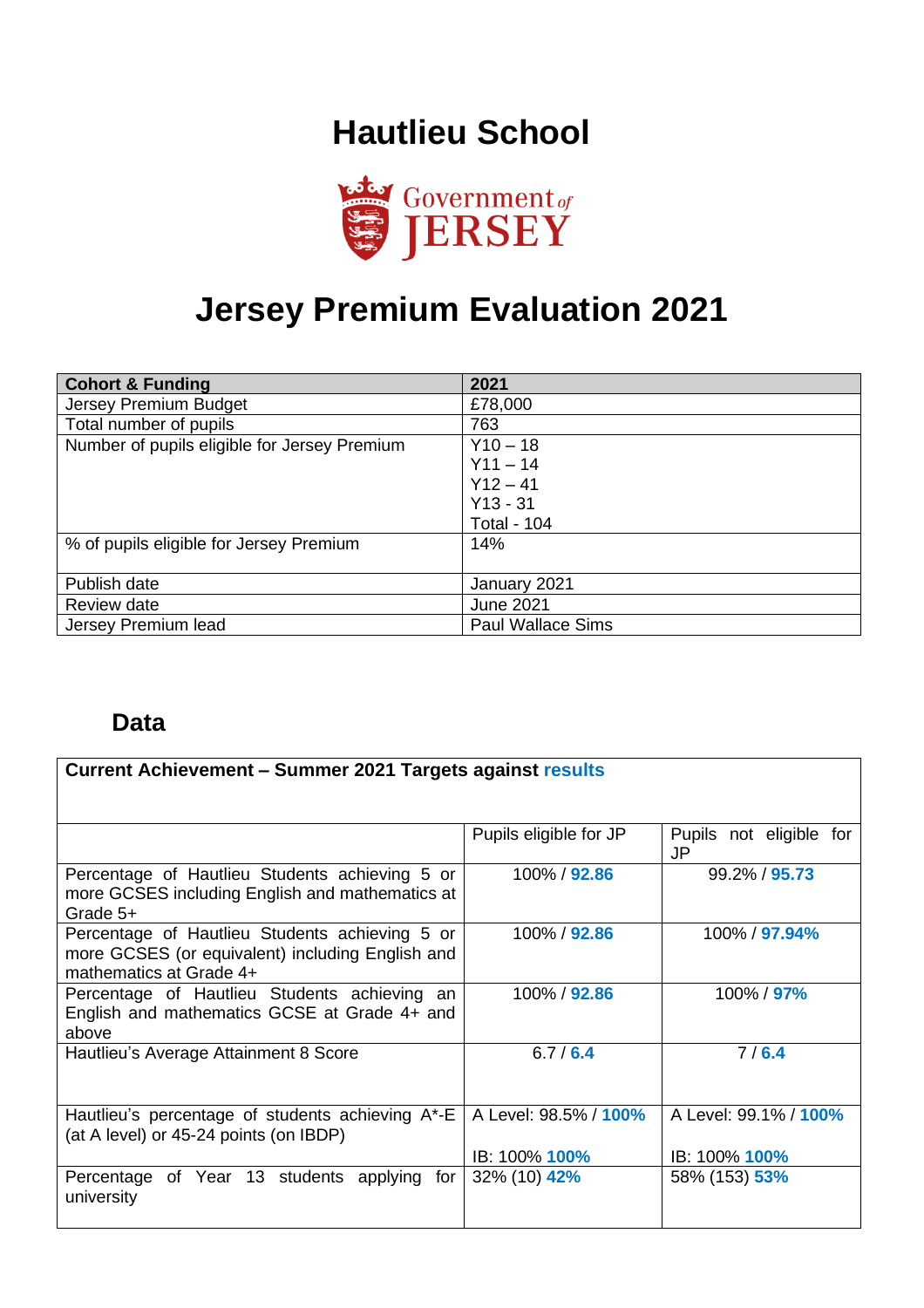## **Teaching projects**

| <b>Project and Rationale</b>                                                                                                                                                                                                                                                                                                                                                       | <b>Expected Outcome</b>                                                                                                                                                                                                                                                                                                                                                                                                                                                                                                                                                                                                                                                                                                                                   |
|------------------------------------------------------------------------------------------------------------------------------------------------------------------------------------------------------------------------------------------------------------------------------------------------------------------------------------------------------------------------------------|-----------------------------------------------------------------------------------------------------------------------------------------------------------------------------------------------------------------------------------------------------------------------------------------------------------------------------------------------------------------------------------------------------------------------------------------------------------------------------------------------------------------------------------------------------------------------------------------------------------------------------------------------------------------------------------------------------------------------------------------------------------|
| Aim: Use the whole school focus on meta-cognitive<br>teaching and learning strategies to accelerate<br>student progress and raise attainment.<br><b>Activity: Appoint 7 x Metacognition Champions</b><br>(SA1) to lead the development of metacognitive<br>practice across all faculties.<br>Cost: £19,000                                                                         | Quality first teaching will narrow and then<br>eliminate the gap in outcomes between Jersey<br>Premium and Non-Jersey Premium Students at<br>KS4 & 5.<br>Spend £19000 - 7 champions were appointed are<br>in post until the end of this academic year. They<br>have promoted MC across faculties and have led<br>CPD. MC is still the focus of teaching and<br>learning strategy to close the attainment gap and<br>is becoming more firmly embedded in planning.<br>Notably JP attainment outcomes in KS4 were<br>skewed by the data of one student in a small<br>cohort but were otherwise very promising. At KS5<br>the gap was all but closed, and there was a 10%<br>rise in JP student application to university.                                   |
| <b>Project and Rationale</b>                                                                                                                                                                                                                                                                                                                                                       | <b>Expected Outcome</b>                                                                                                                                                                                                                                                                                                                                                                                                                                                                                                                                                                                                                                                                                                                                   |
| Aim: Use the whole school focus on meta-cognitive<br>teaching and learning strategies to accelerate<br>student progress and raise attainment.<br>Activity: CPD identified and delivered for<br>Metacognition champions to enable them to lead<br>the development of metacognitive practice across<br>all faculties.<br>Cost: £8,000*<br>*dependent of Covid-19 travel restrictions | School evaluation activities provides evidence<br>of effective meta-cognitive teaching and<br>learning.<br>Spend £7,787.32 - Whole school CPD (online) on<br>Meta Cognition through Exeter Uni partnership<br>with Thinking Schools. CPD also took place in<br>partnership with Durrington High School and<br>Elevate were used as part of an ongoing<br>programme, to deliver learning and revision<br>strategies to all year groups. The student<br>feedback to Elevate was above 98% positive.                                                                                                                                                                                                                                                         |
| <b>Project and Rationale</b>                                                                                                                                                                                                                                                                                                                                                       | <b>Expected Outcome</b>                                                                                                                                                                                                                                                                                                                                                                                                                                                                                                                                                                                                                                                                                                                                   |
| Aim: Use the whole school focus on meta-cognitive<br>teaching and learning strategies to accelerate<br>student progress and raise attainment.<br><b>Activity:</b> To provide all staff with metacognition<br>training and time to embed metacognition into the<br>curriculum.<br><b>Cost: £2,000</b>                                                                               | School evaluation activities provides evidence<br>of effective meta-cognitive teaching and<br>learning.<br>Improved valued added progress and<br>attainment in KS4 core subjects and ALPS<br>grade 2 or higher at KS5 for Jersey Premium<br>Students.<br>Spend £0000 - In House INSET enabled<br>School evaluation activities, which are now<br>seeing evidence of MC strategies, particularly in<br>Y10 - 12. It is less so in Y13 with some depts<br>focusing on it more than others. Equally many<br>Y13 students already have an MC mindset.<br>There was no Value-Added progress recorded<br>this year in KS4, but our ALPS grade was<br>recorded as 1 which puts Hautlieu in the top 1%<br>of similar schools who are enrolled in the<br>programme. |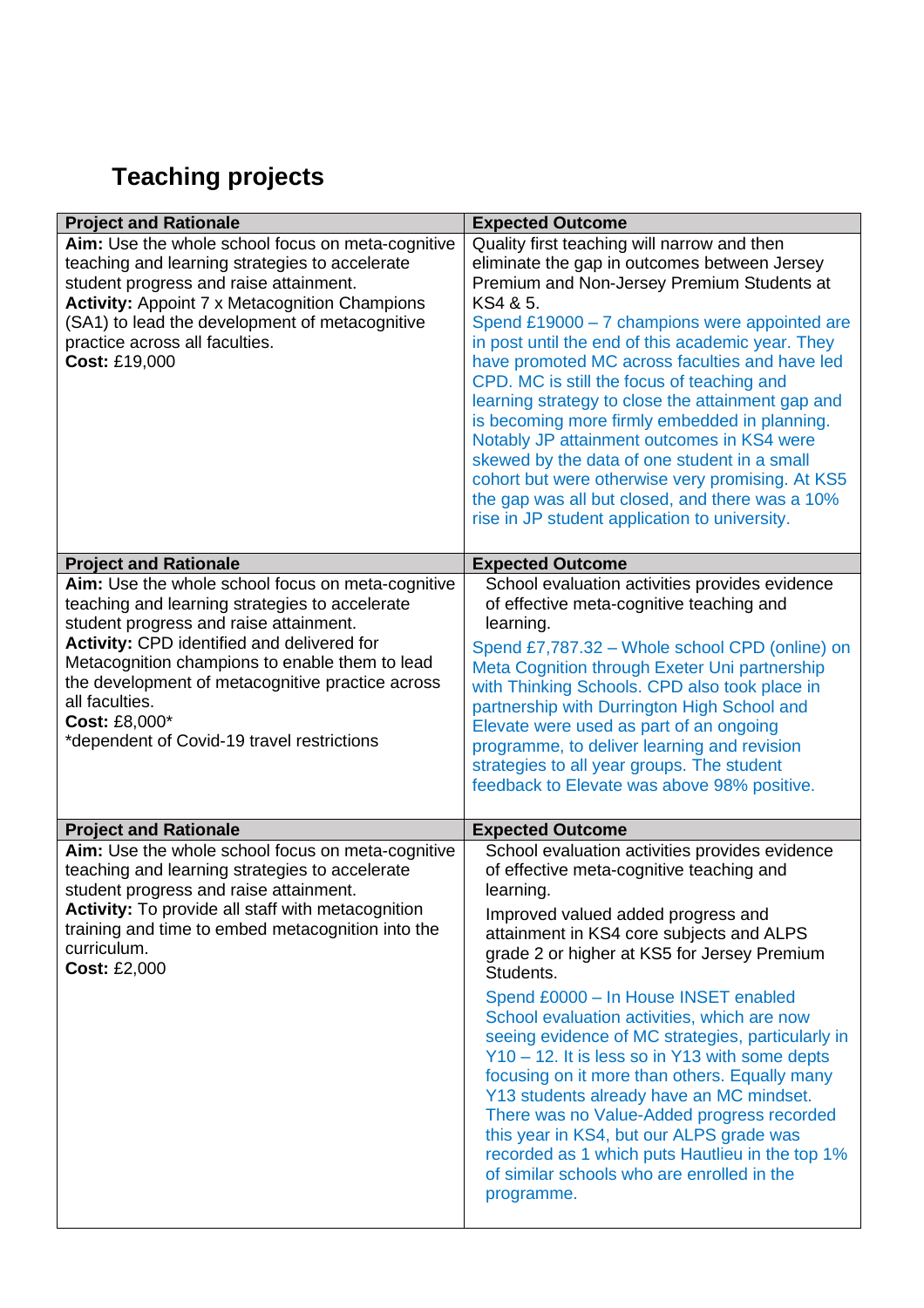## **Targeted academic interventions**

| <b>Project and Rationale</b>                         | <b>Expected Outcome</b>                                              |  |
|------------------------------------------------------|----------------------------------------------------------------------|--|
| Aim: To support individual students in and out of    | Audit JP students to show increased                                  |  |
| class with metacognitive strategies.                 | understanding of metacognition (MC).                                 |  |
| Activity: To continue with the JP champion           | 1-2-1 meetings and lesson observations also                          |  |
| supporting specific students to develop their        | demonstrate student understanding.                                   |  |
| metacognitive skills.                                |                                                                      |  |
| Cost: £19,000                                        | Spend of £23,821 went on salary and supply for                       |  |
|                                                      | Jersey Premium support staff. Each JP student                        |  |
|                                                      | receives termly 121s where appropriate to                            |  |
|                                                      | discuss their needs and progress. Much of the                        |  |
|                                                      | auditing is done by this permanent JP champion.                      |  |
|                                                      | Lesson observation records show that MC is used                      |  |
|                                                      | as a strategy in approaches to teaching and                          |  |
|                                                      | learning.                                                            |  |
| <b>Project and Rationale</b>                         | <b>Expected Outcome</b>                                              |  |
| Aim: To ensure that all Key Stage 4 students have    | All Key Stage 4 Jersey Premium students will                         |  |
| the correct resources to support them with key       | have revision guides to support them with their                      |  |
| assessments.                                         | revision for key assessments.                                        |  |
| Activity: To purchase revision guides in all         |                                                                      |  |
| subjects.                                            | Spend £11221 on books for KS4 and 5 (see                             |  |
| <b>Cost: £2,000</b>                                  | below), £346 on stationary for students, Art                         |  |
|                                                      | materials £145, PE kit £36                                           |  |
|                                                      |                                                                      |  |
| <b>Project and Rationale</b>                         | <b>Expected Outcome</b>                                              |  |
|                                                      |                                                                      |  |
| Aim: To ensure that all Key Stage 5 students have    | All Key Stage 5 Jersey Premium students will                         |  |
| the correct resources for their Key Stage 5 courses. | have the textbooks needed to support their                           |  |
| Activity: To purchase textbooks for KS5 courses.     | learning outside of the classroom.                                   |  |
| <b>Cost: £6,000</b>                                  |                                                                      |  |
|                                                      | As above                                                             |  |
| <b>Project and Rationale</b>                         | <b>Expected Outcome</b>                                              |  |
| Aim: To ensure that all students are able to access  | All Jersey Premium students will be able to                          |  |
| learning from home.                                  | access lessons from home.                                            |  |
| <b>Activity:</b>                                     |                                                                      |  |
| To audit technology requirements for all             | Spend £2205 for membership of the online                             |  |
| Jersey Premium Students.                             | resource Tassomai - supporting KS4 students                          |  |
| To order appropriate technology to support           | across the GCSE core: English, Maths, and                            |  |
| Jersey Premium Students' needs (i.e.                 | Science.                                                             |  |
| laptops, broadband provision, specific IT            | After audit we were able to provide all students                     |  |
| packages).                                           | that needed, a laptop. This was at no cost to the                    |  |
|                                                      | school because of a very generous donation of                        |  |
| <b>Cost: £8,500</b>                                  | year-old refurbished devices from Deloitte. We                       |  |
|                                                      | also ensured that all students had access to WiFi,                   |  |
|                                                      | and therefore all students were able to access<br>lessons from home. |  |